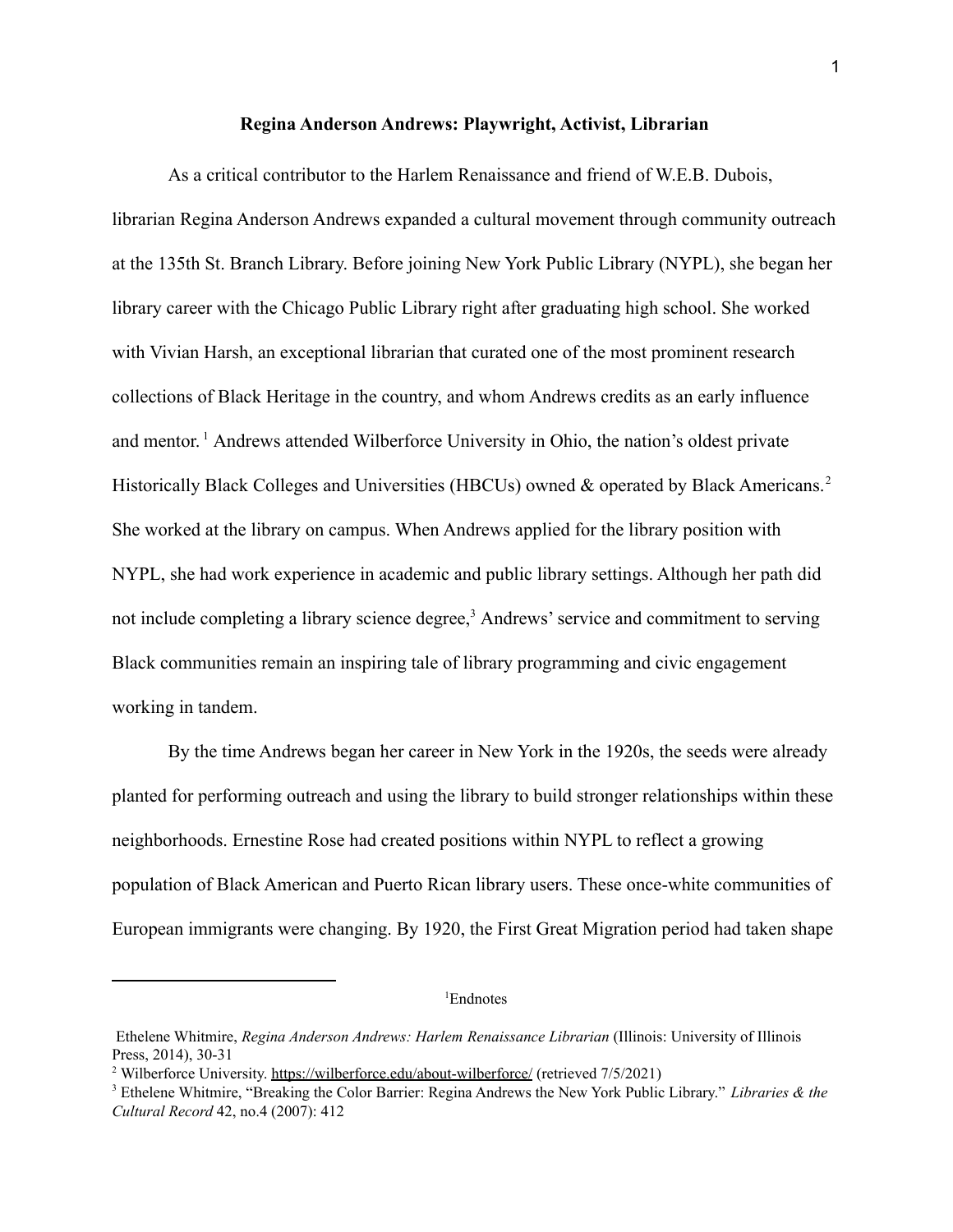along with the passing of the Johnson Shafroth Act, $4$  legislation extending a partial version of U.S. citizenship to the Puerto Rican people. As a result, 1920s Harlem was a diverse community of varying socioeconomic classes and Black people from all over the country and the world.<sup>5</sup> Rose recognized the importance of preserving cultural traditions from her previous work with European immigrants and wanted her staff to reflect the communities served. For this very purpose, Andrews was hired by Rose to create programs serving specific needs. Another notable appointment of Rose was Pura Belpré, the Puerto Rican storyteller who inspired the distinguished children's book award presented to Latinx creators. She was hired to address the needs of the Spanish-speaking population.<sup>6</sup>

In an interview with the *Pittsburgh Courier*, one of the first newspapers serving Black communities, Andrews discussed her new position integrating the  $135<sup>th</sup>$  St. branch library: "Library work is a difficult field, requiring a great deal of study and training.....Of course, the chances for colored girls are not the best, but I do believe that if they meet the requirements they will receive appointments to important posts the same as others."<sup>7</sup> Andrews built upon Rose's relationships at the 135<sup>th</sup> St. Branch and took them to new heights. She supported Rose in her library outreach activities, such as organizing the North Harlem Community Forum, which included scholars Franz Boas and W.E. B. Du Bois, a client of Andrews' father, a prominent Chicago-based attorney.<sup>8</sup> Communist and Marxist ideas were comfortably shared in this forum, which welcomed innovative and progressive ideas.

<sup>4</sup> Thomas, Lorrin. 2020. "Response to Padilla Peralta, Dan-El. Citizenship's Insular Cases, from Ancient Greece and Rome to Puerto Rico. Humanities 2019, 8, 134." *Humanities (2076-0787)* 9, no.4 (2020): 140.

<sup>5</sup> Betty L. Jenkins. "A White Librarian in Black Harlem." *The Library Quarterly: Information, Community, Policy* 60, no. 3 (1990): 219.

<sup>6</sup> Ibid., 221.

<sup>7</sup> Whitmire, *Regina Anderson Andrews: Harlem Renaissance Librarian*, 55.

<sup>8</sup> Whitmire, "Breaking the Color Barrier: Regina Andrews the New York Public Library," 410.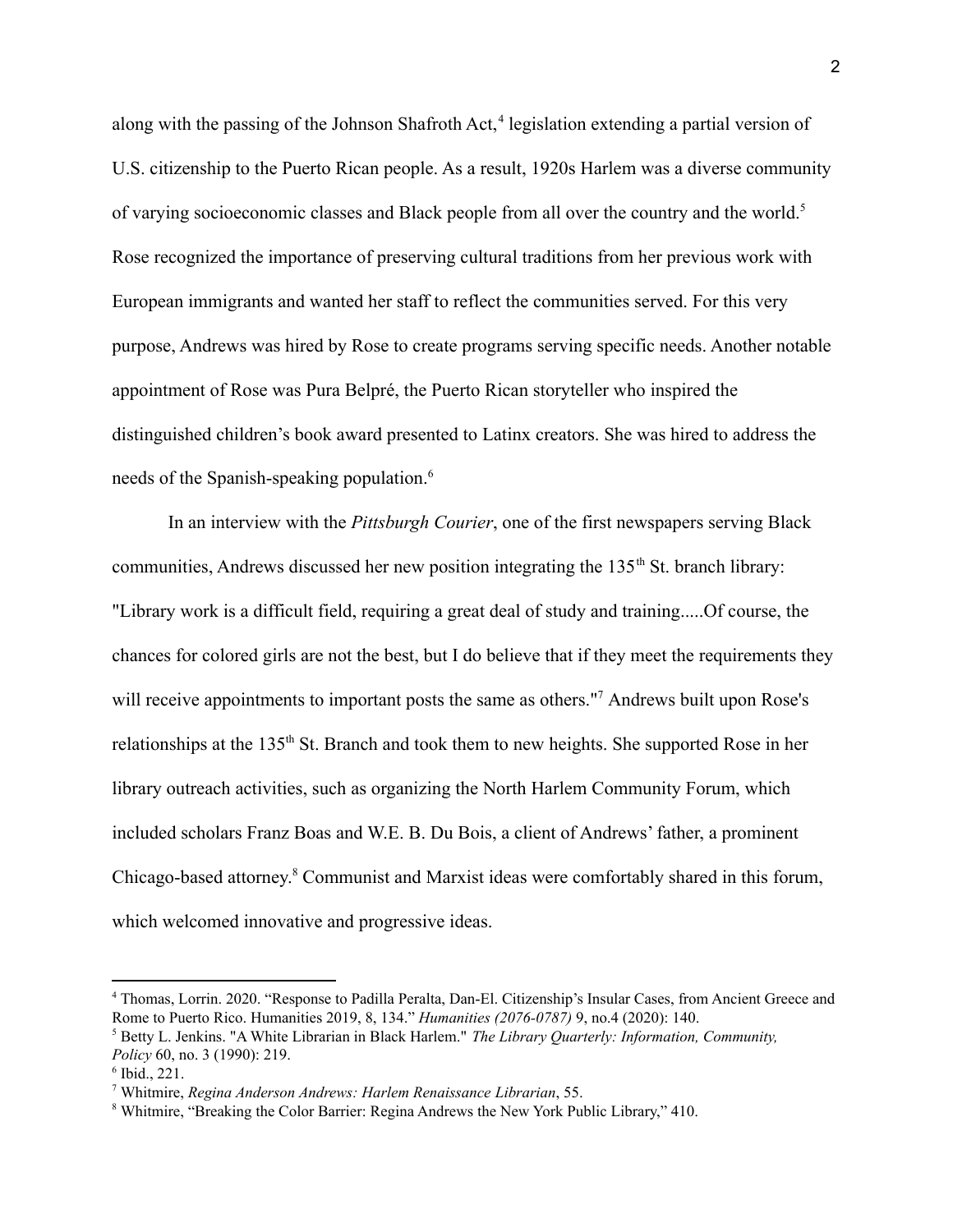A Black cultural shift in thought was emerging that would later be referred to as the Harlem Renaissance. Andrews was involved in the execution of experimental theater group performances in the 135th St. Branch Library basement. The emerging theater of this period was a political stance rejecting unfavorable interpretations of Blackness created by whites. As a dear friend of many famous creatives behind the Harlem Renaissance, Andrews extended her home to entertain guests and accommodate out-of-town visitors. The amiable Andrews shared an apartment with two girlfriends, who together actively promoted the philosophy behind this *New Negro Movement*. Andrews and her roommates Ethel Ray Nance and Louella Tucker commonly referred to this apartment as "Dream Haven"<sup>9</sup> and hosted so many events that the apartment was referred to as the "Harlem West Side Literary Salon."<sup>10</sup> It was located in the affluent Sugar Hill neighborhood, described as having "luxurious apartment homes and brownstones overlooking Harlem."<sup>11</sup> This apartment was also commonly referred to as "580" and received visits from scholars and writers like Jean Toomer, Countee Cullen, Langston Hughes, Zora Neal Hurston, Arna Bontemps, Aaron Douglas, Jessie Redmon Fauset, just to name a few.<sup>12</sup> Photographs capturing the joy from these gatherings can be viewed within The New York Public Library Digital Collections.

It is widely speculated that Andrews and her apartment were featured in Carl Van Vechten's 1926 novel *Nigger Heaven*. Van Vechten was among the many "580" visitors and is believed to have used both Andrews and her roommate Ethel Ray as models for characters and

<sup>9</sup> Whitmire, *Regina Anderson Andrews: Harlem Renaissance Librarian*, 38.

<sup>&</sup>lt;sup>10</sup> Boyd, Herb 2017. "Regina Anderson Andrews, Librarian, Playwright and Patron of the Arts." New York Amsterdam News, July 27, 1.

<sup>11</sup> Cary D. Wintz. 2007. *Harlem Speaks: A Living History of the Harlem Renaissance*. Sourcebooks. 40

<sup>12</sup> Lean'tin L. Bracks, and Jessie Carney Smith. *Black Women of the Harlem Renaissance Era*. (Maryland: Lanham: Rowman & Littlefield Publishers, 2014), 166.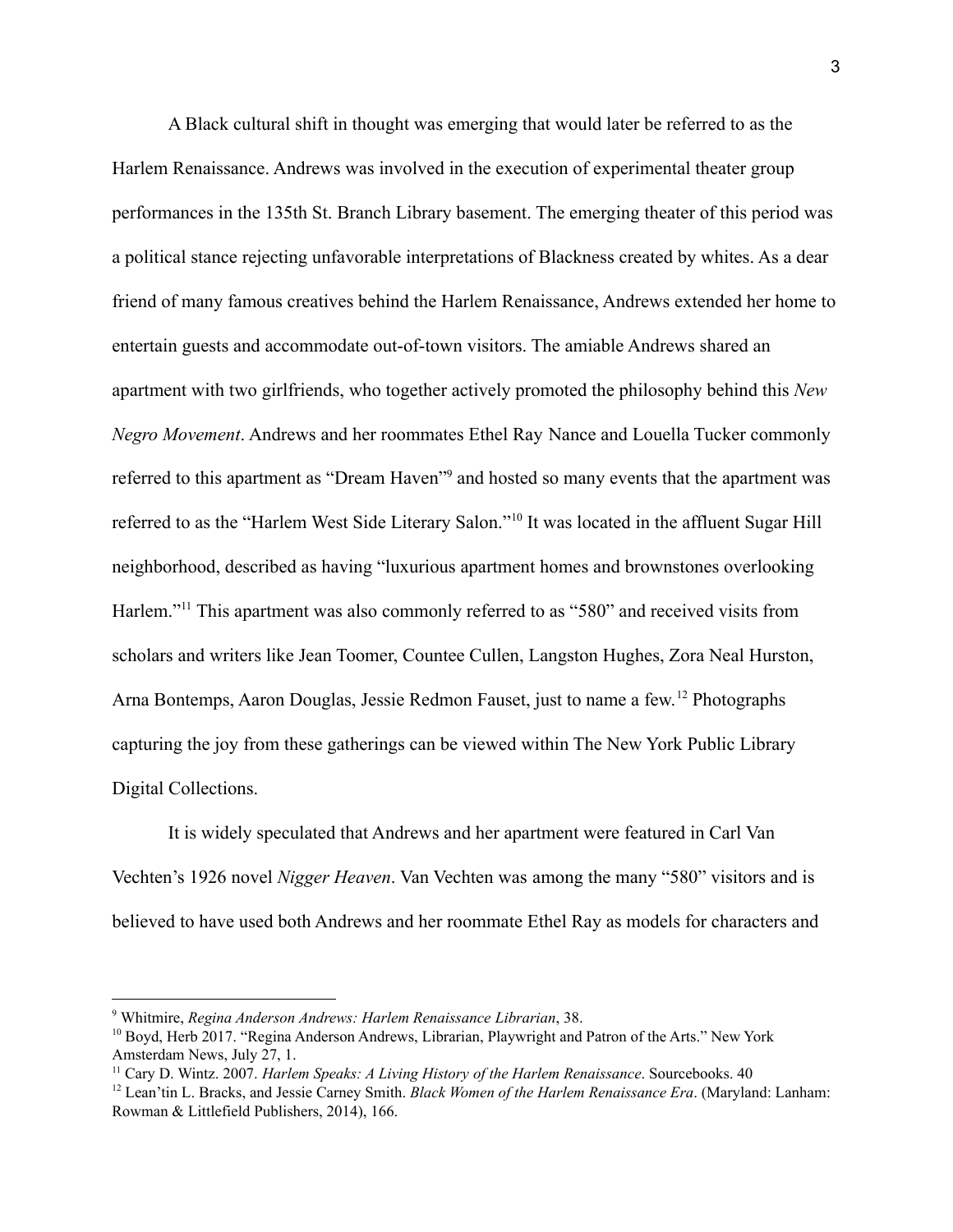events in the book.<sup>13</sup> Mary, the librarian, is believed to be the character that Andrews is based on as the author highlights similar details featured in the apartment and her bedroom bookshelf.<sup>14</sup> "Du Bois hated *Nigger Heaven* and published a scathing review of it in *The Crisis*, advising readers to 'drop the book gently into the grate.'"<sup>15</sup> Although the author's polarizing work had inspired some younger writers during this time, Andrews disliked the novel and felt that the white writer had betrayed her.<sup>16</sup>

Theater played a significant role during this period, and community theater groups developed throughout Harlem. The foundations of Black theater were being established during the Harlem Little Theater Movement, and the 135<sup>th</sup> St. Branch Library played a considerable role by providing a space for the community to experience these plays. In addition to being a librarian, Andrews was also a playwright and wrote under several pen names throughout her lifetime. For example, she wrote the Harlem Experimental Theater (HET) production "Climbing Jacob's Ladder," a play about a lynching, under the pen name Ursula Trelling.<sup>17</sup> A conflict of interest in the library is believed to be why Andrews chose a pseudonym to write under. 18

The Krigwa Players Little Negro Theater (KPLNT) was established by Du Bois as a response to the limited theater outlets where Black actors could perform plays by Black writers. "The creation of the KRIGWA Players and other little theaters throughout the nation was a response to plays that portrayed African Americans in a negative light as ignorant, shuffling, inarticulate caricatures."<sup>19</sup> Beyond an artistic movement, the Harlem Renaissance was also a

<sup>13</sup> Wintz. 2007. *Harlem Speaks: A Living History of the Harlem Renaissance*. Sourcebooks. 41

<sup>14</sup> Whitmire, *Regina Anderson Andrews: Harlem Renaissance Librarian*,38

<sup>&</sup>lt;sup>15</sup> Hutchinson, George. 2007. The Cambridge Companion to the Harlem Renaissance. Cambridge University Press.

<sup>&</sup>lt;sup>16</sup> Wintz, 2007. Harlem Speaks: A Living History of the Harlem Renaissance. 41

<sup>&</sup>lt;sup>17</sup> Boyd, "Regina Anderson Andrews, Librarian, Playwright and Patron of the Arts.", 1.

 $18$  Ibid., 1.

<sup>19</sup> Whitmire, *Regina Anderson Andrews: Harlem Renaissance Librarian,* 64.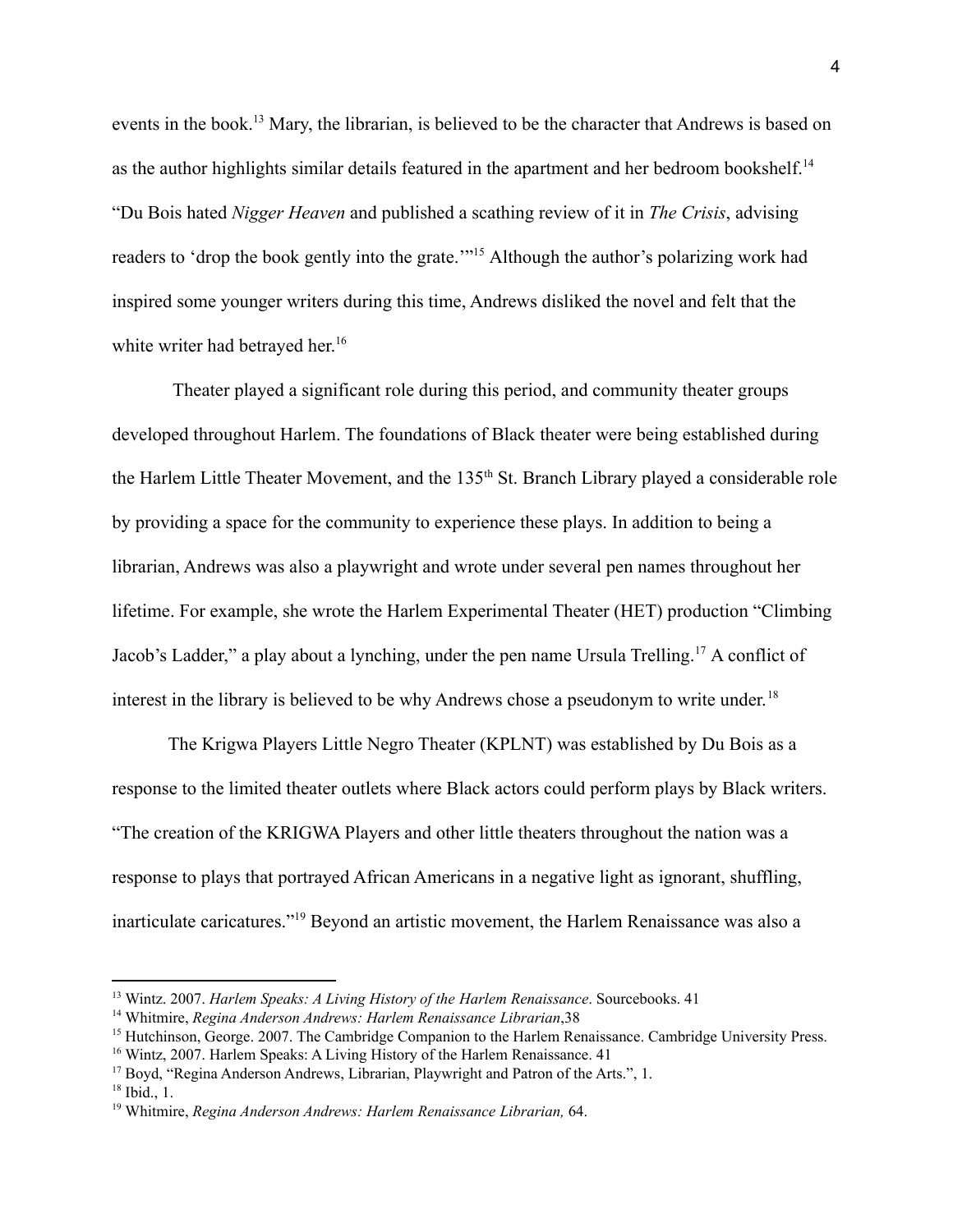radical expression of authenticity among Black creators. With an emphasis on complete ownership of this creative process, it became a genuine display of what the community was feeling at the time.

The Krigwa Players Theater debuted its first performance in the 135th St Branch Library basement. "For the premiere performance of the Krigwa Players on May 3, 1926, the small basement lecture room of the 135th Street branch of the New York Public Library was transformed into the Harlem Little Negro Theatre, complete with stage and dressing rooms specially constructed by library personnel."<sup>20</sup> Despite differing accounts of who presented the idea of using the library space for the Krigwa Players Theater, there is no disputing Andrews' involvement within the group itself, as she supported the theater as an actor along with her husband, Attorney Bill (William) T. Andrews.<sup>21</sup> Andrews' recollection of this time is recorded as she shares that "within the library, we provided a platform for the soapbox orator. Our small auditorium offered one of the first platforms he had in Harlem.<sup>22</sup> She remembers how monumental it was to have a theater of this magnitude housed in the library.

KPLNT's library stage united the Harlem community and was described as an "intimate studio space" resisting hierarchical, segregated seating, unlike theaters downtown.<sup>23</sup> This theater movement created a space for Black Americans that rarely existed before this period. Although the KPLNT's presence was short-lived (three years), it is mainly responsible for inspiring the Black theater movement of the 1960s with successors like the Negro Ensemble Company, The

<sup>20</sup> Monroe, John G. "The Harlem Little Theatre Movement, 1920-1929." *Journal of American Culture ( 01911813)* 6: (Winter 1983): 66-67.

<sup>21</sup> Whitmire, *Regina Anderson Andrews: Harlem Renaissance Librarian,* 61.

<sup>&</sup>lt;sup>22</sup> Ethel Pitts Walker. 1988. "Krigwa, a Theatre by, for, and about Black People." Theatre Journal 40 (3):352

<sup>23</sup> Braconi, Adrienne Macki. 2015. *Harlem's Theaters: A Staging Ground for Community, Class, and Contradiction, 1923-1939*. Illinois: Northwestern University Press.42-65.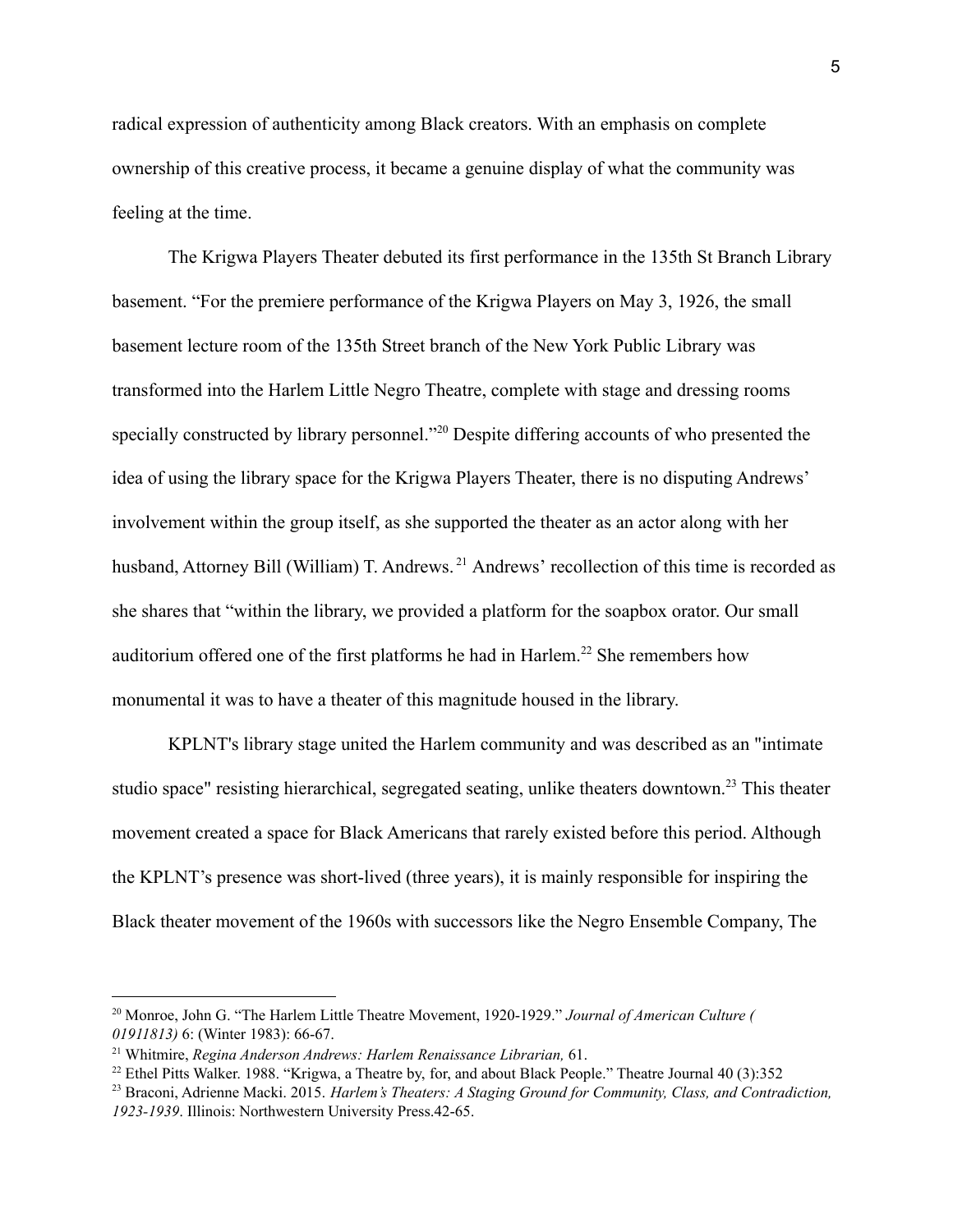New Lafayette Theater, Inner City Cultural Center, Kuumba Theater, and other Black theaters created during the  $1960s.<sup>24</sup>$ 

The group later disbanded due to a period of inactivity and internal conflicts. The Harlem Experimental Theater (HET) was established with Andrews serving as the executive director.<sup>25</sup> After a few attempts to perform plays written by white writers, this group realigned themselves with the same mission of the Krigwa Players Theater, where Du Bois emphasized, "the plays of a real Negro theatre must be written by Blacks dealing honestly with black life … the Negro theatre must seek, and be supported by, Black audiences and be located in a Black neighborhood."<sup>26</sup> Recognizing the impact of the Harlem Experimental Theatre within the broader context of the Little Theater Movement and its influence on giving talented unestablished actors a platform to express themselves, Andrews appeared on the radio to say: "The story of the struggles and achievements of this group is representative of similar groups in other communities. The need it has filled in a Negro community like Harlem cannot be estimated."<sup>27</sup>

Andrews' successful approach to library outreach leveraged treasured friends supporting her professional work. While she was described as having light skin and being of multiracial heritage,  $28$  her social and professional world saw her as a Black woman. She was a member of the Black Greek sorority, Delta Sigma Theta, and served as the president.<sup>29</sup> In 1939, Andrews was one of ten Black women honored at the state fair and featured on the cover of *Messenger* magazine<sup>30</sup>, an independent Black literary magazine. When Rose hired Andrews at the 135<sup>th</sup>

<sup>&</sup>lt;sup>24</sup> Ethel Pitts Walker. 1988. "Krigwa, a Theatre by, for, and about Black People." Theatre Journal 40 (3): 356

<sup>25</sup> Braconi, *Harlem's Theaters: A Staging Ground for Community, Class, and Contradiction, 1923-1939*. 65.

<sup>26</sup> Monroe, "The Harlem Little Theatre Movement, 1920-1929." *Journal of American Culture,* 66.

<sup>27</sup> Whitmire, *Regina Anderson Andrews: Harlem Renaissance Librarian,* 65.

 $28$  Ibid., 16.

 $29$  Ibid., 59.

<sup>&</sup>lt;sup>30</sup> Boyd, "Regina Anderson Andrews, Librarian, Playwright and Patron of the Arts.", 1.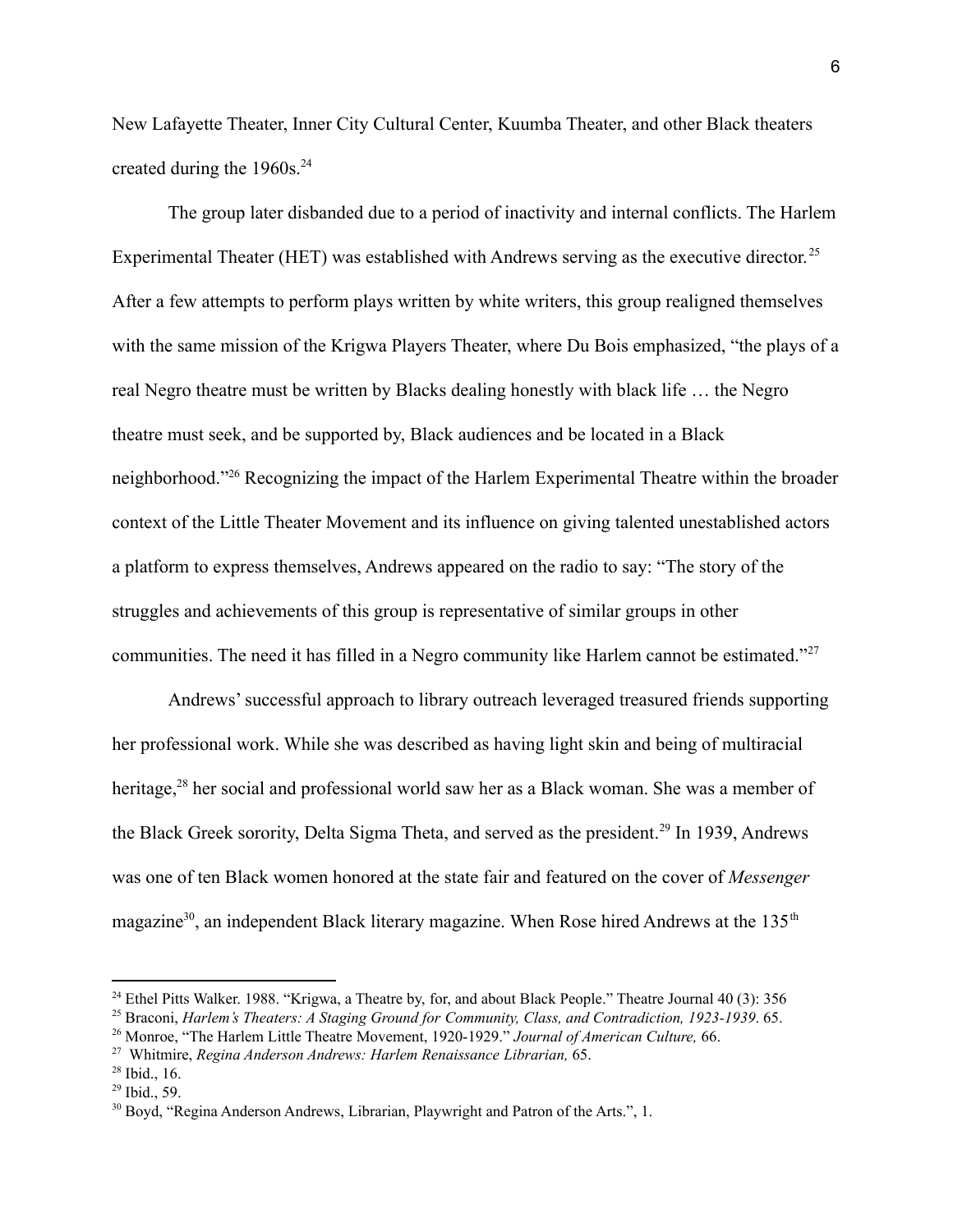Branch Library, she saw her as a library worker that could serve the needs of Harlem's growing Black community. After filling out an application at another NYPL location, she was ushered along the narrow pathway commonly shared among other Black librarians in New York during this period. She could only be assigned to work at the Harlem branch.<sup>31</sup>

Unfortunately, this also meant that Andrews would be unable to partake in opportunities for promotions and pay increases. Despite countless achievements serving the community through library programming and outreach, Andrews faced challenges in promoting her position to the next level at NYPL. Eventually, a boycott ensued, led by friend, scholar, and National Advancement of Colored Peoples (NAACP) founder W.E.B. Du Bois. Through a series of correspondence to NYPL Administrators, Du Bois posed questions around Andrews' dedication and commitment to being an exceptional librarian for the organization and the lack of advancement opportunities despite these efforts.<sup>32</sup>

DuBois addressed various administrators and called out discriminatory practices.<sup>33</sup> After no immediate solutions were provided to Andrews' satisfaction, he protested and called for a boycott of the NYPL. "Others joined Du Bois in protest. On February 20, 1930, his colleague Walter White, then acting secretary of the NAACP, boycotted the library on Andrews's behalf."<sup>34</sup> Andrews would later become the first Black woman to lead an NYPL branch.<sup>35</sup>

The Harlem community organizing in solidarity with Andrews is a true testimony of her influence. Despite the Library Employees' Union having an established date of 1917, the membership remained small and was not racially integrated. "Rather than relying on their more

<sup>&</sup>lt;sup>31</sup> Whitmire, "Breaking the Color Barrier: Regina Andrews the New York Public Library.", 409.

 $32$  Ibid., 412.

<sup>33</sup> Ibid., 413.

 $34$  Ibid., 414.

<sup>35</sup> Ibid., 415.